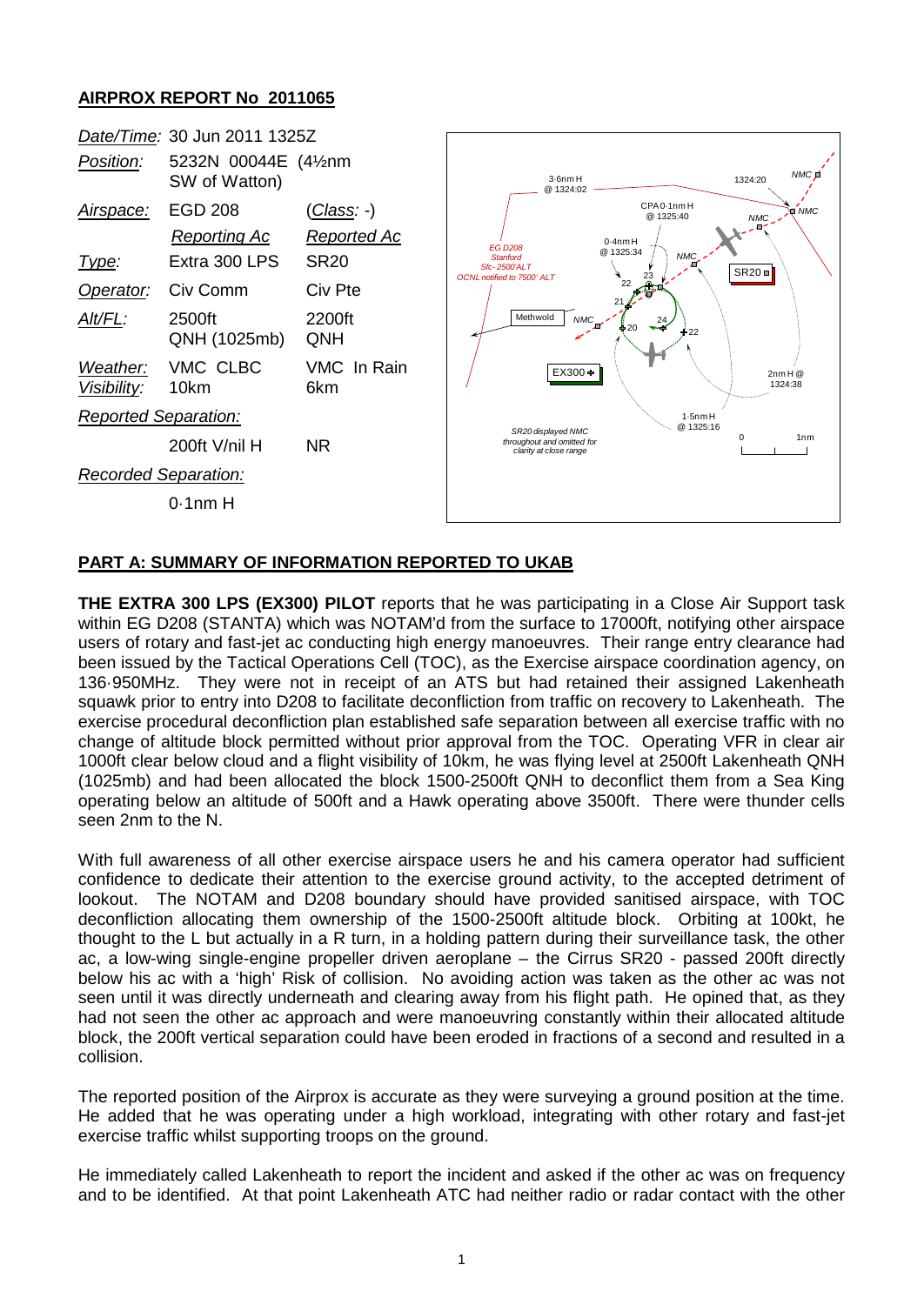ac so he switched back to the range frequency and completed the task. Upon completion of the mission he contacted Lakenheath ATC again 'on checkout' and was informed that the pilot of the other ac – the SR20 - had called Lakenheath and when questioned about the Airprox claimed he had deconflicted with his EX300 using TCAS. He (the EX300 pilot) informed Lakenheath he would be filing an Airprox and requested any radar tapes be retained.

Summarising the occurrence, the other ac – the SR20 - had entered a permanent Danger Area where there is frequently live firing, in the middle of a NOTAM'd exercise, with airspace between surface and 10000ft allocated to 3 different types of ac. All of those ac were flying unpredictable flight paths with high-energy manoeuvres involving rapid altitude changes through thousands of feet. If the pilot of the other ac thought it safe to enter such airspace (assuming they knew of its existence) then action is needed to prevent the future possibility of a very serious accident.

UKAB Note (1): The UK AIP at ENR 5-1-3-14-1 notifies EG D208 Stanford Danger Area as active for live firing/bombing/para dropping/demolition and unmanned ac operations, H24, from the sfc to ALT 2500ft and occasional use to ALT 7500ft. Statutory Instruments SI 1970/909 & SI 1975/24 apply. A Danger Area Activity Information Service (DAAIS) is available for D208 from Lakenheath ZONE on 128·90MHz.

UKAB Note (2): AUS originated a NOTAM for this close air support exercise (Pashtun Panther) (H1489/11 which replaced H1301/11) valid from 9 May to 8 Jul 2011 and effective Mon-Fri 0800- 2200 UTC. It was specified that fast-jets and helicopters would conduct high-energy manoeuvres within a 5nm radius of 5230N 00044E [2nm S of the Airprox location] (EGD 208), from the surface to FL170. A landline PoC was also specified.

**THE CIRRUS SR20 PILOT** reports he had departed Old Buckenham VFR, bound for Waterford, Ireland. He included an original CAA VFR 1:500000 chart with his planned route marked, which was a NNW'ly track to overhead Shipdham, thence a WSW'ly track direct Northampton/Sywell, thereby circumnavigating to the N of EG D208 and passing to the S of the Marham MATZ.

A level cruise was established at an altitude of 2200ft at 135kt, whilst in receipt of a BS from London INFORMATION on 124·6MHz. Flying 1000ft clear below cloud with an in-flight visibility of 1600m in rain, he altered course onto a heading of 255° towards Methwold, to avoid Cumulonimbus cloud and heavy rain. The EX300 was not seen.

He opined that after departing Old Buckenham, a better choice might have been to call Marham RADAR on 124·15MHz rather than London INFORMATION. TCAS 1 is fitted with Mode S and a squawk was selected. His ac is white and red; the HISLS were on.

UKAB Note (3): In a subsequent telephone conversation with UKAB staff, the SR20 pilot advised he was not aware of the NOTAM'd close air support exercise or that EG D208 was active.

UKAB Note (4): The Debden Radar recording shows the SR20 crossing the lateral boundary of EG D208 at 1324:20 on a broadly SW'ly course, squawking A1177 (LAC FIS) although NMC is shown throughout. Nevertheless, the pilot reports his transit altitude as 2200ft thereby placing the ac within the regular upper limit of the Danger Area. The EX300 is shown orbiting R within the Danger Area and at 1324:38, is turning through S with the SR20 2nm to the NE. The EX300 continues in the R Turn through N on the next orbit [solid green line on the diagram] indicating 2000ft Mode C (1013mb) with the SR20 at a range of 1.5nm. Climbing slightly to 2200ft Mode C - about 2560ft ALT (1025mb), as the two ac close to a range of 0.4nm, the next sweep shows the CPA of 0.1nm H as the SR20, still indicating NMC and maintaining a steady course, passes marginally to the S of the EX300, the latter indicating 2300ft Mode C – about 2660ft ALT (1025mb).

UKAB Note (5): Subsequent to this Airprox, HQ 3AF helpfully provided a written analysis of the Lakenheath RAPCON ASR recording (it can only be played back in situ and no copies can be made), together with transcripts of the RT communications between Lakenheath RAPCON and both ac after the Airprox had occurred.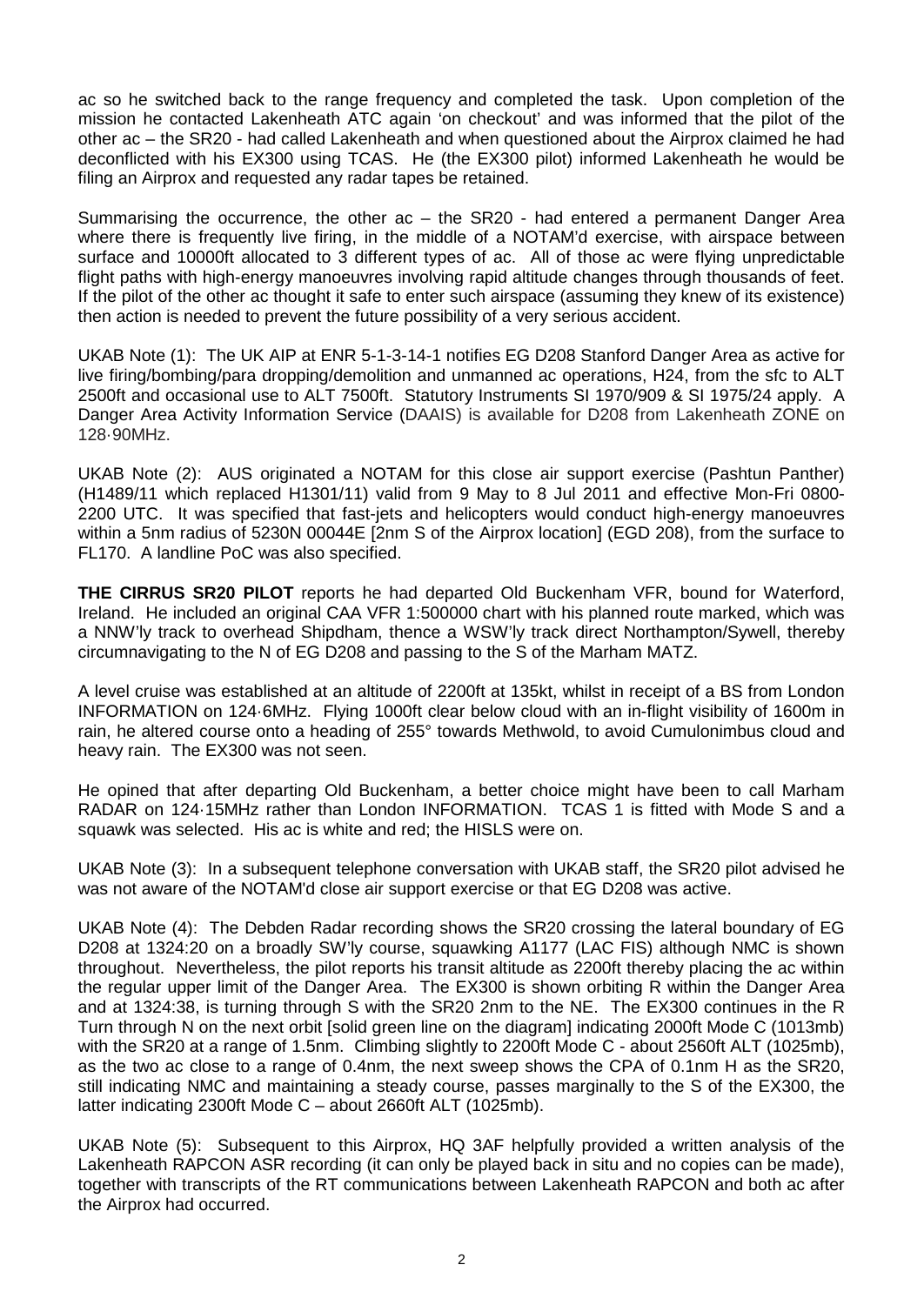Analysis of the recorded Lakenheath RAPCON ASR data by the facility staff reveals that the SR20 was initially observed 2nm W of Old Buckenham A/D climbing through 1000ft ALT Mode C (their Mode C is related to QNH below their TA of 4000ft) on a NW'ly heading, squawking A1177. At 1320, the SR20 was heading to Shipdham, before turning to the SW, apparently to deconflict from a 'precipitation cell'. At the same time the SR20's Mode C readout ceased and was no longer shown, the last Mode C readout indicating 2000ft ALT Mode C. At 1325:40, the primary contacts of the EX300 and the SR20 merge with the former indicating 2600ft ALT and the SR20 with no Mode C. The EX300 was observed in D208 during the entire incident in a right-hand orbit between 2300ft and 2700ft ALT Mode C, squawking A0457. During the remainder of the recording the EX300 continues the orbit in D208 as the SR20 continues enroute to the W then NW.

At 1326:15, some 35 sec after the CPA, the EX300 pilot called RAPCON on 136·5MHz, *"Lakenheath* [EX300 C/S] *we are um still in Delta 2-0-8, we just had a G-A entalope* [sic – more probably *interloper*] *come right through the range fairly close aboard with us, just wondering if they're speaking to you."* After RAPCON instructed the EX300 pilot to squawk IDENT the pilot advised the unknown ac was, *"…now West of our position approximately 1 mile."* RAPCON replied, "[EX300 C/S] *roger…I'm not talking to the aircraft at all..you're radar contact and I didn't even know you were in STANTA range."* At 1326:47, the EX300 pilot advised, *"…copied, we're maintaining your squawk 0- 4-5-7 but we're a single box so we're speaking to range frequency. If that aircraft calls up would you..be kind enough to get a trace or callsign and I'll give you a call on the landline",* to which RAPCON agreed prior to the EX300 pilot switching back to the range frequency.

Some 9min after the CPA, at 1334:30, the SR20 pilot called Lakenheath on 124·9MHz*.* Subsequent to a radio check request from RAPCON, the SR20 pilot replied, *"not so bad thank you Sir uh trying to dodge the showers".* RAPCON advised the SR20 pilot, *"..just be advised you flew through..STANTA Delta 2-0-8, and there is numerous aircraft in there did you see...PA 31* [actually referring to the EX300] *or something like that almost hit you"*. The SR20 pilot replied *"Yea I had him on TCAS but eh but there was no uh no conflict."* RAPCON added, *"Roger apparently he thought that you got closer he contacted me on my frequency to let me know and I guess he is going to call up".* Subsequently, the SR20 pilot reported, *"Yes sir well now..gonna intercept the track to..Echo Golf Bravo Kilo* [Northampton/Sywell]", whereupon RAPCON asked for the ac's altitude, to which the SR20 pilot replied at 1335:18, *"altitude is..2 thousand feet on 1-0-2-4."*

**HQ 3AF** comments that it is hard to understand, given the weather conditions and his intended route, why the SR20 pilot chose to contact London INFORMATION rather than speak to either Marham APPROACH or Lakenheath RAPCON, either of which unit could have prevented him from blundering into an active danger area. TCAS may have given him a warning on this occasion but he should aware that live weapons are not equipped with transponders.

## **PART B: SUMMARY OF THE BOARD'S DISCUSSIONS**

Information available included reports from the pilots of both ac, transcripts of the relevant RT frequencies, radar video recordings and reports from the appropriate ATSU and Command.

The Board was briefed on the planned route of the SR20 circumnavigating to the N of EG D208. It was evident, however, that after departing Old Buckenham the SR20 pilot had deviated from his planned route to avoid cumulonimbus cloud and heavy rain, culminating in the ac flying through this permanently active Danger Area. A pilot Member opined that this was disappointing when flying a modern ac with reputedly good navigational displays. The analysis by Lakenheath ATC reveals that the SR20 pilot had set course for Shipdham before turning to the SW, apparently to avoid a 'precipitation cell' shown on the Lakenheath RAPCON ASR recording. Having elected to route around this weather by turning westerly via Methwold, this took the SR20 straight through the exercise within D208. Controller Members suggested the SR20 pilot would have been better advised to have called Lakenheath ATC who offers the DAAIS for D208 or possibly Marham ATC. Both